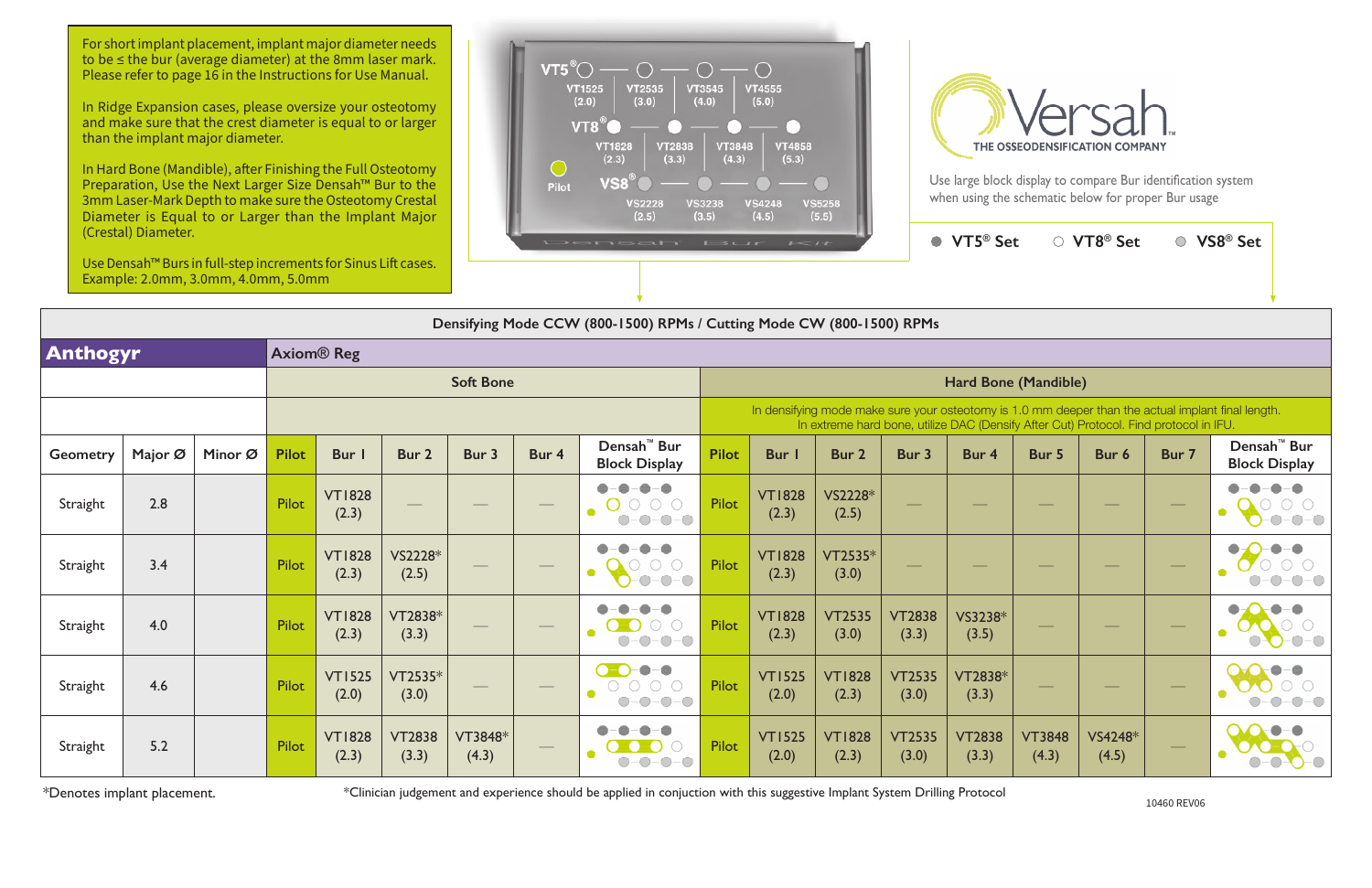## **Densifying Mode CCW (800-1500) RPMs / Cutting Mode CW (800-1500) RPMs**

| ∍t                                              | $\circlearrowright$ VT8® Set $\circ$ |       | ○ VS8 <sup>®</sup> Set                              |
|-------------------------------------------------|--------------------------------------|-------|-----------------------------------------------------|
|                                                 |                                      |       |                                                     |
|                                                 |                                      |       |                                                     |
| e (Mandible)                                    |                                      |       |                                                     |
| lify After Cut) Protocol. Find protocol in IFU. |                                      |       | 1.0 mm deeper than the actual implant final length. |
| Bur 5                                           | Bur 6                                | Bur 7 | Densah <sup>™</sup> Bur<br><b>Block Display</b>     |
|                                                 |                                      |       |                                                     |
|                                                 |                                      |       |                                                     |
| $VT3545*$<br>(4.0)                              |                                      |       |                                                     |

For short implant placement, implant major diameter needs to be ≤ the bur (average diameter) at the 8mm laser mark. Please refer to page 16 in the Instructions for Use Manual.

|                 | $D_{\text{C}}$ |         |              |                          |                        |                    |                          |                                                 |                      |                                                                                                                                                                                             |                        |                        |                        |                        |                  |                                |                                                 |  |
|-----------------|----------------|---------|--------------|--------------------------|------------------------|--------------------|--------------------------|-------------------------------------------------|----------------------|---------------------------------------------------------------------------------------------------------------------------------------------------------------------------------------------|------------------------|------------------------|------------------------|------------------------|------------------|--------------------------------|-------------------------------------------------|--|
| <b>Anthogyr</b> |                |         |              | <b>Axiom® PX Conical</b> |                        |                    |                          |                                                 |                      |                                                                                                                                                                                             |                        |                        |                        |                        |                  |                                |                                                 |  |
|                 |                |         |              |                          |                        | <b>Soft Bone</b>   |                          |                                                 | Hard Bone (Mandible) |                                                                                                                                                                                             |                        |                        |                        |                        |                  |                                |                                                 |  |
|                 |                |         |              |                          |                        |                    |                          |                                                 |                      | In densifying mode make sure your osteotomy is 1.0 mm deeper than the actual implant final length.<br>In extreme hard bone, utilize DAC (Densify After Cut) Protocol. Find protocol in IFU. |                        |                        |                        |                        |                  |                                |                                                 |  |
| Geometry        | Major Ø        | Minor Ø | <b>Pilot</b> | <b>Bur</b>               | Bur 2                  | Bur 3              | Bur 4                    | Densah <sup>™</sup> Bur<br><b>Block Display</b> | <b>Pilot</b>         | Bur I                                                                                                                                                                                       | Bur 2                  | Bur 3                  | Bur 4                  | Bur 5                  | Bur 6            | Bur 7                          | Densah <sup>™</sup> Bur<br><b>Block Display</b> |  |
| <b>Taper</b>    | 3.4            | 2.8     | <b>Pilot</b> | <b>VT1828</b><br>(2.3)   | VS2228*<br>(2.5)       | $\hspace{0.05cm}$  | $\hspace{0.05cm}$        | $-$ O $-$ O                                     | <b>Pilot</b>         | <b>VT1828</b><br>(2.3)                                                                                                                                                                      | VT2535*<br>(3.0)       |                        |                        |                        |                  | $\hspace{0.1cm}$               |                                                 |  |
| <b>Taper</b>    | 4.0            | 3.09    | Pilot        | <b>VT1828</b><br>(2.3)   | VS2228*<br>(2.5)       |                    | $\overline{\phantom{a}}$ | -0<br>$(\ )$ -<br>$-0-0-0$                      | <b>Pilot</b>         | <b>VT1828</b><br>(2.3)                                                                                                                                                                      | <b>VT2535</b><br>(3.0) | <b>VT2838</b><br>(3.3) | VS3238*<br>(3.5)       |                        |                  | $\overbrace{\hspace{25mm}}^{}$ | $-$ O $-$ (                                     |  |
| <b>Taper</b>    | 4.6            | 3.19    | Pilot        | <b>VT1525</b><br>(2.0)   | <b>VT2535</b><br>(3.0) | $VT3545*$<br>(4.0) | $\hspace{0.1cm} -$       | $-0 - 0 - 0$<br>$O-O-O-O$<br>$\bigcirc$         | <b>Pilot</b>         | <b>VT1525</b><br>(2.0)                                                                                                                                                                      | <b>VT1828</b><br>(2.3) | <b>VT2535</b><br>(3.0) | <b>VT2838</b><br>(3.3) | VT3545*<br>(4.0)       | $\frac{1}{2}$    | $\overbrace{\hspace{25mm}}^{}$ |                                                 |  |
| <b>Taper</b>    | 5.2            | 4.08    | Pilot        | <b>VT1828</b><br>(2.3)   | <b>VT2838</b><br>(3.3) | VT3848*<br>(4.3)   | $\hspace{0.05cm}$        |                                                 | <b>Pilot</b>         | <b>VT1525</b><br>(2.0)                                                                                                                                                                      | <b>VT1828</b><br>(2.3) | <b>VT2535</b><br>(3.0) | <b>VT2838</b><br>(3.3) | <b>VT3848</b><br>(4.3) | VS4248*<br>(4.5) | $\overbrace{\hspace{25mm}}^{}$ |                                                 |  |

\*Denotes implant placement. \*Clinician judgement and experience should be applied in conjuction with this suggestive Implant System Drilling Protocol 10460 REV06

In Ridge Expansion cases, please oversize your osteotomy and make sure that the crest diameter is equal to or larger than the implant major diameter.

In Hard Bone (Mandible), after Finishing the Full Osteotomy Preparation, Use the Next Larger Size Densah™ Bur to the 3mm Laser-Mark Depth to make sure the Osteotomy Crestal Diameter is Equal to or Larger than the Implant Major (Crestal) Diameter.

Use Densah™ Burs in full-step increments for Sinus Lift cases. Example: 2.0mm, 3.0mm, 4.0mm, 5.0mm





Use large block display to compare Bur identification system when using the schematic below for proper Bur usage

● VT5<sup>®</sup> Se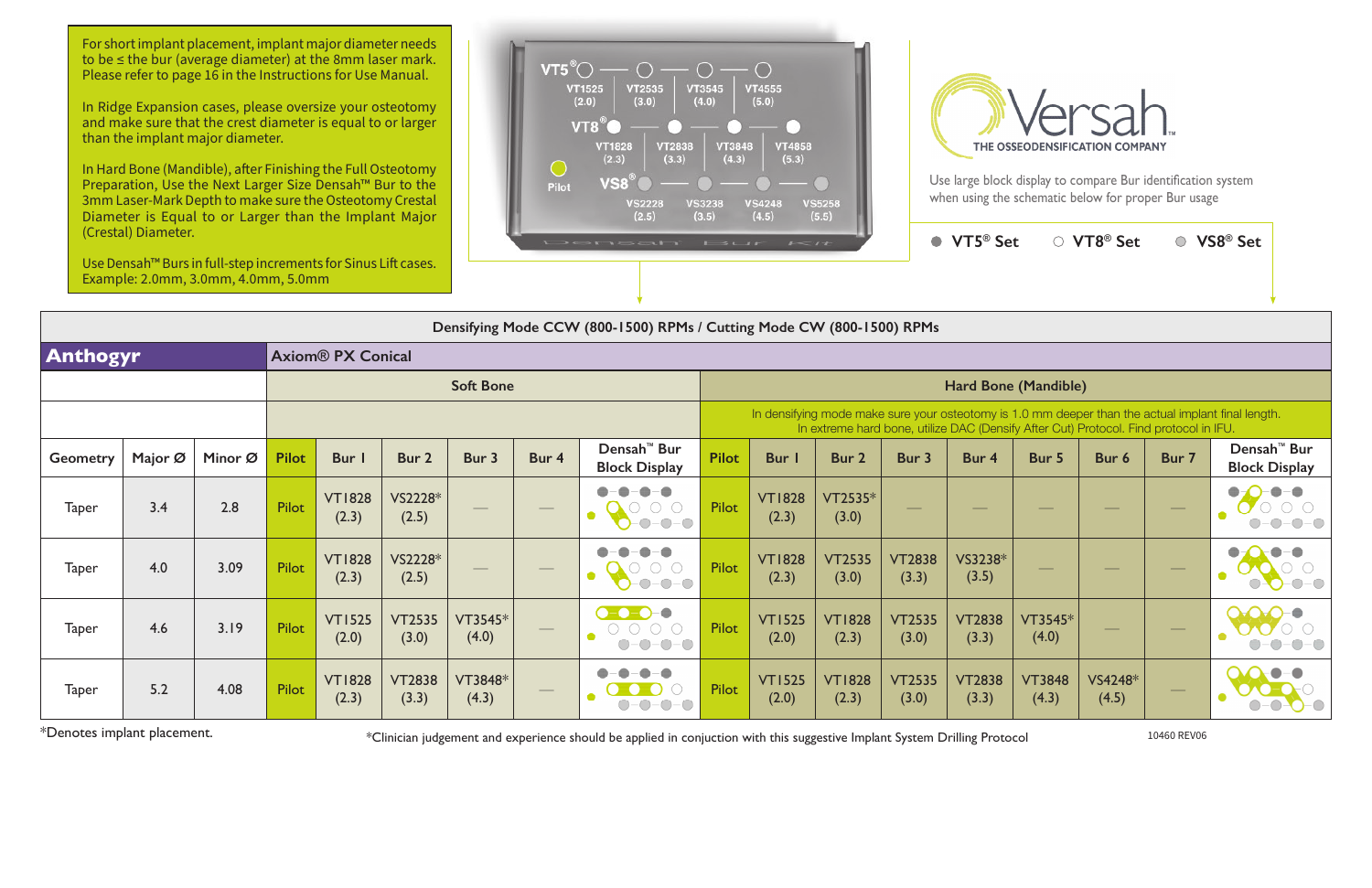| Anthogyr        |         |                                                                                                                |                        | <b>Ossfit® Tissue Level Straight with Tapered Apex</b> |                  |                  |                                                                                           |                        |                        |                        |                        |                        |  |  |  |  |  |
|-----------------|---------|----------------------------------------------------------------------------------------------------------------|------------------------|--------------------------------------------------------|------------------|------------------|-------------------------------------------------------------------------------------------|------------------------|------------------------|------------------------|------------------------|------------------------|--|--|--|--|--|
|                 |         |                                                                                                                |                        |                                                        |                  | <b>Soft Bone</b> | <b>Hard Bon</b>                                                                           |                        |                        |                        |                        |                        |  |  |  |  |  |
|                 |         |                                                                                                                |                        |                                                        |                  |                  | In densifying mode make sure your osteotomy is<br>In extreme hard bone, utilize DAC (Dens |                        |                        |                        |                        |                        |  |  |  |  |  |
| <b>Geometry</b> | Major Ø | Densah <sup>™</sup> Bur<br>Minor Ø<br><b>Pilot</b><br>Bur I<br>Bur 2<br>Bur 3<br>Bur 4<br><b>Block Display</b> |                        | <b>Pilot</b>                                           | Bur I            | Bur 2            | Bur 3                                                                                     | Bur 4                  |                        |                        |                        |                        |  |  |  |  |  |
| Straight        | 3.5     |                                                                                                                | Pilot                  | <b>VT1525</b><br>(2.0)                                 | VS2228*<br>(2.5) |                  |                                                                                           | $\bullet$              | Pilot                  | <b>VT1525</b><br>(2.0) | VT2535*<br>(3.0)       |                        |  |  |  |  |  |
| Straight        | 4.2     |                                                                                                                | Pilot                  | <b>VT1828</b><br>(2.3)                                 | VT2838*<br>(3.3) |                  |                                                                                           | $\bullet$<br>$O-O-O-O$ | Pilot                  | <b>VT1828</b><br>(2.3) | <b>VT2838</b><br>(3.3) | VS3238*<br>(3.5)       |  |  |  |  |  |
| 5.0<br>Straight |         | Pilot                                                                                                          | <b>VT1828</b><br>(2.3) | <b>VT2838</b><br>(3.3)                                 | VT3848*<br>(4.3) |                  |                                                                                           | Pilot                  | <b>VT1525</b><br>(2.0) | <b>VT1828</b><br>(2.3) | <b>VT2535</b><br>(3.0) | <b>VT2838</b><br>(3.3) |  |  |  |  |  |

\*Denotes implant placement. **\*** \*Clinician judgement and experience should be applied in conjuction with this suggestive Implant System Drilling Protocol 10460 REV06



Use large block display to compare Bur identification system when using the schematic below for proper Bur usage

For short implant placement, implant major diameter needs to be ≤ the bur (average diameter) at the 8mm laser mark. Please refer to page 16 in the Instructions for Use Manual.



In Ridge Expansion cases, please oversize your osteotomy and make sure that the crest diameter is equal to or larger than the implant major diameter.

In Hard Bone (Mandible), after Finishing the Full Osteotomy Preparation, Use the Next Larger Size Densah™ Bur to the 3mm Laser-Mark Depth to make sure the Osteotomy Crestal Diameter is Equal to or Larger than the Implant Major (Crestal) Diameter.

Use Densah™ Burs in full-step increments for Sinus Lift cases. Example: 2.0mm, 3.0mm, 4.0mm, 5.0mm

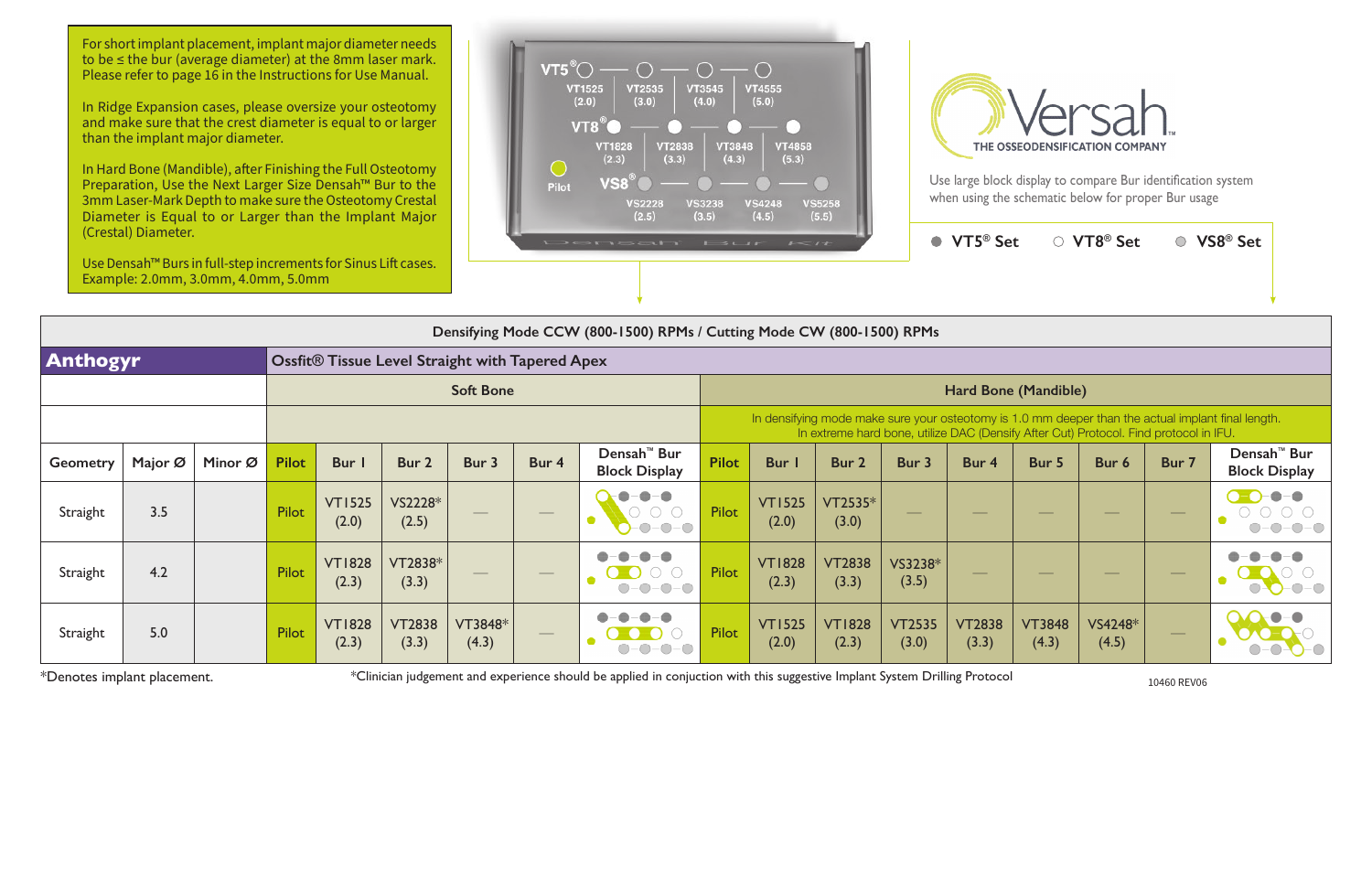| $1 - 11$                |                                                                                       |                        | VT5 <sup>®</sup> Set   |                        | ○ VT8 <sup>®</sup> Set |       | VS8 <sup>®</sup> Set                                                                               |  |  |  |  |  |
|-------------------------|---------------------------------------------------------------------------------------|------------------------|------------------------|------------------------|------------------------|-------|----------------------------------------------------------------------------------------------------|--|--|--|--|--|
|                         |                                                                                       |                        |                        |                        |                        |       |                                                                                                    |  |  |  |  |  |
| Mode CW (800-1500) RPMs |                                                                                       |                        |                        |                        |                        |       |                                                                                                    |  |  |  |  |  |
|                         |                                                                                       |                        |                        |                        |                        |       |                                                                                                    |  |  |  |  |  |
|                         |                                                                                       |                        | Hard Bone (Mandible)   |                        |                        |       |                                                                                                    |  |  |  |  |  |
|                         | In extreme hard bone, utilize DAC (Densify After Cut) Protocol. Find protocol in IFU. |                        |                        |                        |                        |       | In densifying mode make sure your osteotomy is 1.0 mm deeper than the actual implant final length. |  |  |  |  |  |
| Bur I                   | Bur <sub>2</sub>                                                                      | Bur 3                  | Bur 4                  | Bur 5                  | Bur <sub>6</sub>       | Bur 7 | Densah <sup>™</sup> Bur<br><b>Block Display</b>                                                    |  |  |  |  |  |
| <b>VT1525</b><br>(2.0)  | $VT2535*$<br>(3.0)                                                                    |                        |                        |                        |                        |       |                                                                                                    |  |  |  |  |  |
| <b>VT1525</b><br>(2.0)  | <b>VT1828</b><br>(2.3)                                                                | <b>VT2535</b><br>(3.0) | VS3238*<br>(3.5)       |                        |                        |       |                                                                                                    |  |  |  |  |  |
| <b>VT1828</b><br>(2.3)  | <b>VT2535</b><br>(3.0)                                                                | <b>VT2838</b><br>(3.3) | VS3238*<br>(3.5)       |                        |                        |       |                                                                                                    |  |  |  |  |  |
| <b>VT1525</b><br>(2.0)  | <b>VT1828</b><br>(2.3)                                                                | <b>VT2535</b><br>(3.0) | <b>VT2838</b><br>(3.3) | <b>VT3848</b><br>(4.3) | VS4248*<br>(4.5)       |       |                                                                                                    |  |  |  |  |  |

|                 | Densifying Mode CCW (800-1500) RPMs / Cutting Mode CW (800-1500) RPMs |         |              |                                                           |                        |                  |                                              |                                                                                                                                                                                                                                                                                                                                                                              |                                                                                                                                                                                             |                        |                        |                        |                        |                        |                  |       |                                                 |
|-----------------|-----------------------------------------------------------------------|---------|--------------|-----------------------------------------------------------|------------------------|------------------|----------------------------------------------|------------------------------------------------------------------------------------------------------------------------------------------------------------------------------------------------------------------------------------------------------------------------------------------------------------------------------------------------------------------------------|---------------------------------------------------------------------------------------------------------------------------------------------------------------------------------------------|------------------------|------------------------|------------------------|------------------------|------------------------|------------------|-------|-------------------------------------------------|
| Anthogyr        |                                                                       |         |              | Axiom <sup>®</sup> Straight OI, OI/BCP, HE (External Hex) |                        |                  |                                              |                                                                                                                                                                                                                                                                                                                                                                              |                                                                                                                                                                                             |                        |                        |                        |                        |                        |                  |       |                                                 |
|                 |                                                                       |         |              |                                                           |                        | <b>Soft Bone</b> |                                              |                                                                                                                                                                                                                                                                                                                                                                              | Hard Bone (Mandible)                                                                                                                                                                        |                        |                        |                        |                        |                        |                  |       |                                                 |
|                 |                                                                       |         |              |                                                           |                        |                  |                                              |                                                                                                                                                                                                                                                                                                                                                                              | In densifying mode make sure your osteotomy is 1.0 mm deeper than the actual implant final length.<br>In extreme hard bone, utilize DAC (Densify After Cut) Protocol. Find protocol in IFU. |                        |                        |                        |                        |                        |                  |       |                                                 |
| <b>Geometry</b> | Major Ø                                                               | Minor Ø | <b>Pilot</b> | <b>Bur</b>                                                | Bur 2                  | Bur 3            | Bur 4                                        | Densah <sup>™</sup> Bur<br><b>Block Display</b>                                                                                                                                                                                                                                                                                                                              | <b>Pilot</b>                                                                                                                                                                                | <b>Bur</b>             | Bur 2                  | Bur 3                  | Bur 4                  | Bur 5                  | Bur 6            | Bur 7 | Densah <sup>™</sup> Bur<br><b>Block Display</b> |
| Straight        | 3.5                                                                   |         | Pilot        | <b>VT1525</b><br>(2.0)                                    | VS2228*<br>(2.5)       |                  |                                              | $-$ O $-$ O<br>$-\bigcirc$<br>$-0-0-0$                                                                                                                                                                                                                                                                                                                                       | <b>Pilot</b>                                                                                                                                                                                | <b>VT1525</b><br>(2.0) | VT2535*<br>(3.0)       |                        |                        |                        |                  |       | $\bullet -$                                     |
| Straight        | 3.75                                                                  |         | Pilot        | <b>VT1525</b><br>(2.0)                                    | VT2535*<br>(3.0)       |                  |                                              | $\bullet$ - $\bullet$<br>$\begin{picture}(20,20) \put(0,0){\line(1,0){10}} \put(15,0){\line(1,0){10}} \put(15,0){\line(1,0){10}} \put(15,0){\line(1,0){10}} \put(15,0){\line(1,0){10}} \put(15,0){\line(1,0){10}} \put(15,0){\line(1,0){10}} \put(15,0){\line(1,0){10}} \put(15,0){\line(1,0){10}} \put(15,0){\line(1,0){10}} \put(15,0){\line(1,0){10}} \put(15,0){\line(1$ | <b>Pilot</b>                                                                                                                                                                                | <b>VT1525</b><br>(2.0) | <b>VT1828</b><br>(2.3) | <b>VT2535</b><br>(3.0) | VS3238*<br>(3.5)       |                        |                  |       |                                                 |
| Straight        | 4.0                                                                   |         | Pilot        | <b>VT1828</b><br>(2.3)                                    | VT2838*<br>(3.3)       |                  | $\overline{\phantom{a}}$                     |                                                                                                                                                                                                                                                                                                                                                                              | <b>Pilot</b>                                                                                                                                                                                | <b>VT1828</b><br>(2.3) | <b>VT2535</b><br>(3.0) | <b>VT2838</b><br>(3.3) | VS3238*<br>(3.5)       |                        |                  |       |                                                 |
| Straight        | 5.0                                                                   |         | Pilot        | <b>VT1828</b><br>(2.3)                                    | <b>VT2838</b><br>(3.3) | VT3848*<br>(4.3) | $\hspace{1.5cm} \overbrace{\hspace{1.5cm} }$ |                                                                                                                                                                                                                                                                                                                                                                              | <b>Pilot</b>                                                                                                                                                                                | <b>VT1525</b><br>(2.0) | <b>VT1828</b><br>(2.3) | <b>VT2535</b><br>(3.0) | <b>VT2838</b><br>(3.3) | <b>VT3848</b><br>(4.3) | VS4248*<br>(4.5) |       |                                                 |

For short implant placement, implant major diameter needs to be ≤ the bur (average diameter) at the 8mm laser mark. Please refer to page 16 in the Instructions for Use Manual.

\*Denotes implant placement. \*Clinician judgement and experience should be applied in conjuction with this suggestive Implant System Drilling Protocol 10460 REV06

In Ridge Expansion cases, please oversize your osteotomy and make sure that the crest diameter is equal to or larger than the implant major diameter.

In Hard Bone (Mandible), after Finishing the Full Osteotomy Preparation, Use the Next Larger Size Densah™ Bur to the 3mm Laser-Mark Depth to make sure the Osteotomy Crestal Diameter is Equal to or Larger than the Implant Major (Crestal) Diameter.

Use Densah™ Burs in full-step increments for Sinus Lift cases. Example: 2.0mm, 3.0mm, 4.0mm, 5.0mm





Use large block display to compare Bur identification system when using the schematic below for proper Bur usage